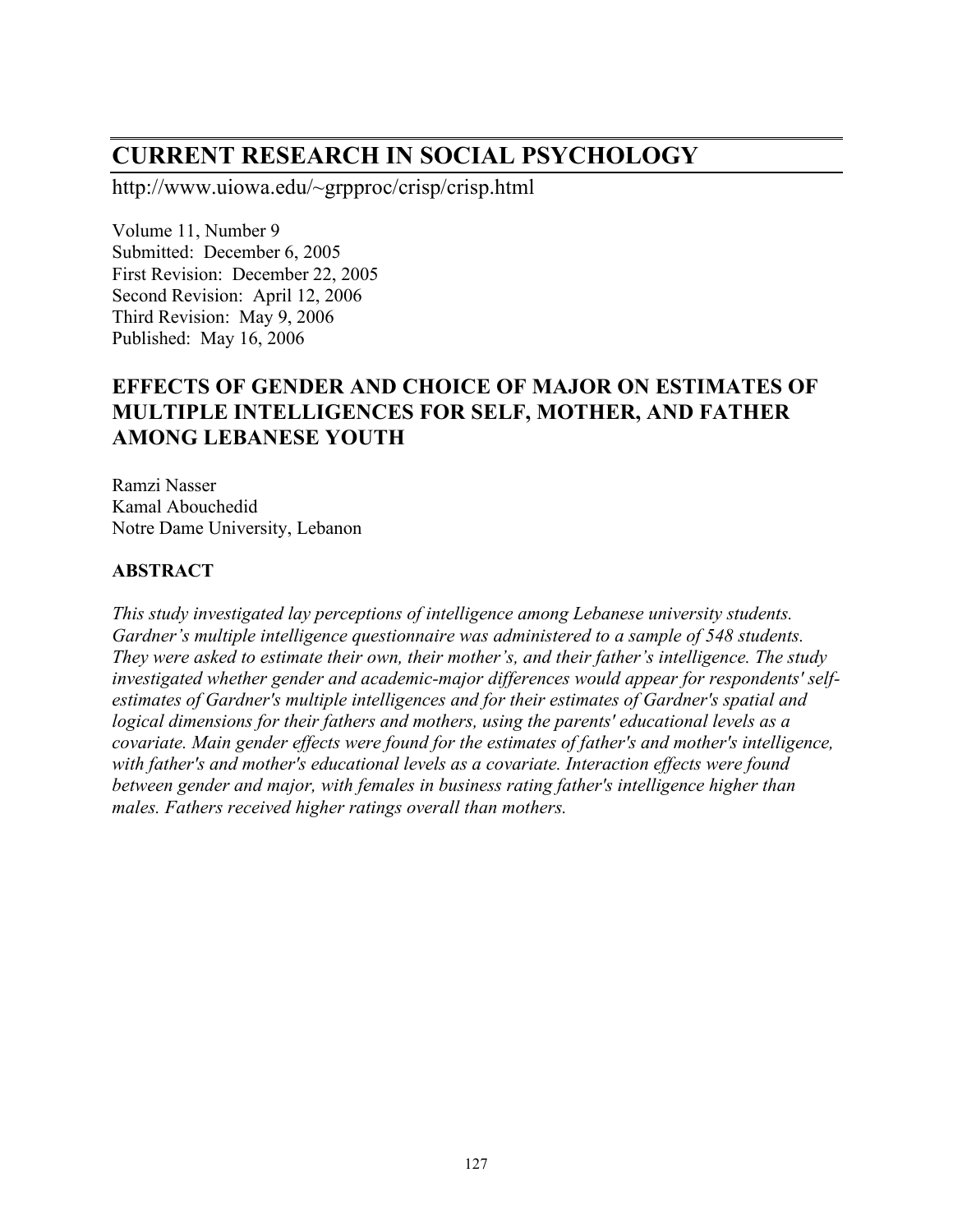# **INTRODUCTION**

With the growth of educational infrastructure in developed/transition countries, Furnham (2001) and Furnham, Shahidi & Baluchi (2002) have suggested that the rise of literacy rates in these nations may be associated with higher lay estimates of intelligence. Literate and educated children and youth far outnumber literate members of their parents' generation, and members of these younger groups may estimate their own intelligence higher than they estimate their parents' and grandparents'. A premise of this study was that estimates of parents' intelligence are closely linked to parents' educational levels and that educational level is an important predictor of self-estimate of intelligence.

Two types of questionnaires have been commonly used in differentiating estimates of intelligence: one relies on the concept of general intelligence, or *g* (Furnham & Rawles, 1995; Byrd & Stacey, 1993), and the other on Gardner's (1983) concept of multiple intelligences, traditionally comprising seven dimensions (Fong & Martin, 1999; Furnham & Baguma, 1999; Furnham, Hosoe & Tang, 2001; and Furnham, Shahidi & Baluch, 2002). More recently, Gardner (Gardner, 1999) has added naturalistic, existentialist, and spiritual dimensions to his original seven (GMI). Studies assessing estimates of intelligence along these new dimensions either do not exist or are as yet unpublished.

#### **International Studies on Estimates of Gardner's Multiple Intelligences**

Studies have compared estimates of the original seven dimensions of Gardner's multiple intelligences among American and African respondents (Furnham & Baguma, 1999); among American, British, and Japanese respondents (Furnham, Hosoe & Tang, 2001); among British, Hawaiian, and Chinese-Singaporean respondents (Furnham, Fong & Martin, 1999); and among British and Iranian respondents (Furnaham, Shahidi & Baluch, 2002). Some of the differences in findings among these studies relate to self-estimates for the logical, spatial, musical, and intrapersonal dimensions. British and American males produced higher self-estimates for the logical/mathematical and spatial dimensions than females.

Based on cultural differences and differences in gender role behavior between East and West, as well as the overarching influence of Western culture on the East, it may be that self-estimates of intelligence in non-Western nations are lower than in the West, and that the gender effect favoring males over females is greater in non-Western estimates and self-estimates than in the West.

#### **Effects of Gender and Choice of Major on Estimates of Intelligence**

A number of studies have revealed gender effects to be at work in estimates of intelligence. The literature consistently shows higher male self-estimates, as well as fathers and sons being scored higher than female relatives (Furnham & Budhani, 2001; Furnham, Reeves, & Budhani, 2002; Rammstedt & Rammsayer, 2000).

These findings for estimates of intelligence are congruent with tendencies to fall into stereotyped career choices, with women tending to choose majors in the liberal arts, education, social sciences, and the humanities, and men tending to gravitate to stereotypically male fields such as the sciences and engineering. The congruence between estimates of intelligence and sexstereotyped career choices suggests that women's college majors and career choices do not lead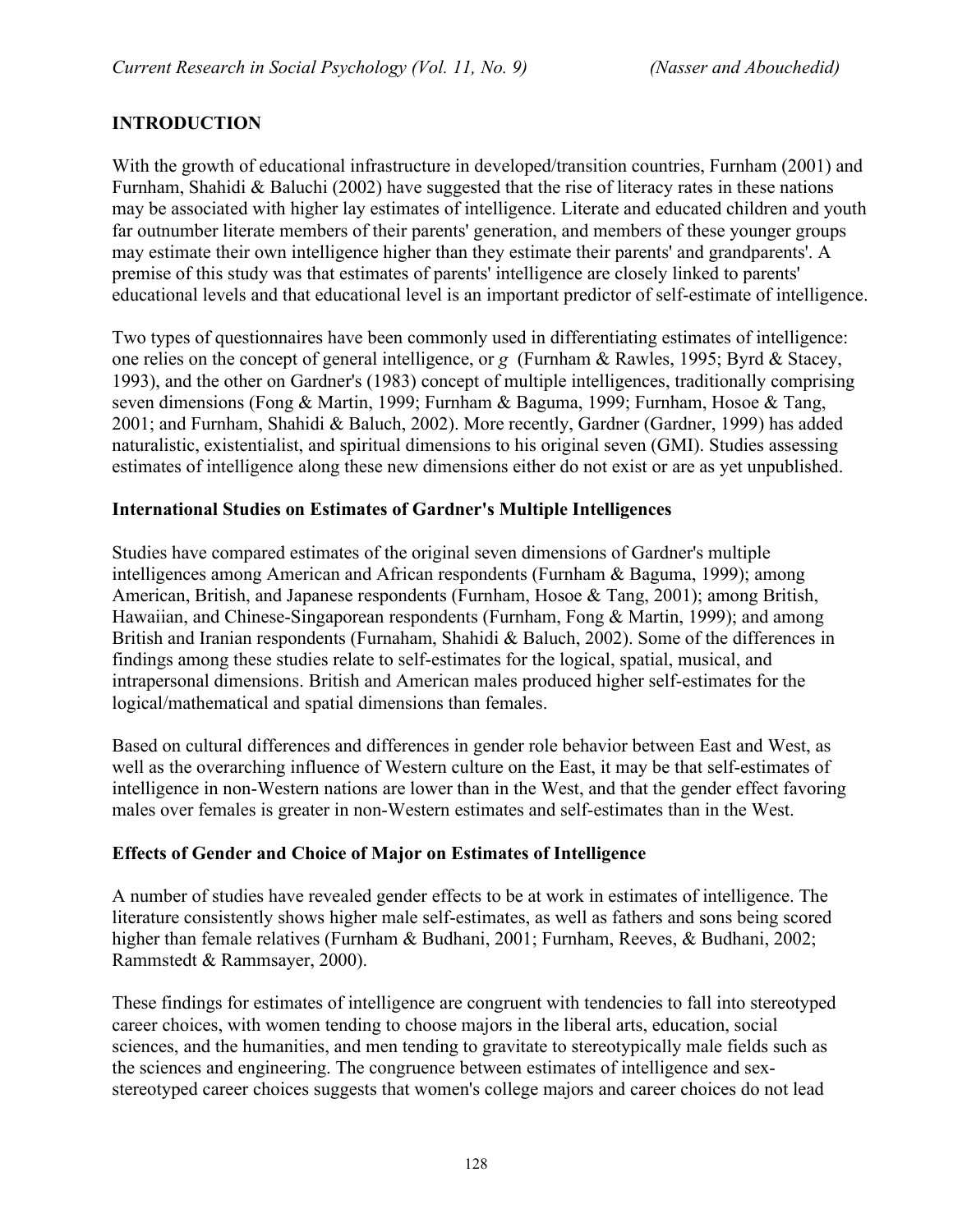to occupational success. There is also research that shows men tending to fare better in careers in the hard sciences than females (Baker, 1990).

Hogan (1978; as cited in a review of the literature by Furnham, Reeves, & Budhani, 2001) reported that more than half of eleven studies showed significant differences between females and males as regards estimates of intelligence. Females' underestimates reflect a social reward system that encourages the promotion and success of men, a pronounced feature of the neopatriarchal system in place in Arab societies (Sharabi, 1988). Neopatriarchy is closely associated with relations of authority, domination, and dependency emanating from family relations to society at large. Given the tendency to behave consistently with one's self-image (Wells & Sweeney, 1986), females raised in neopatriarchy, are delicately nurtured and have culturally desirable "feminine" traits fostered in them. They are likely to undertake tasks that are viewed as feminine and that render them subservient to males, who are perceived as superior (Schvaneveldt, Kerpelman & Schvaneveldt, 2005).

Further, in general, parents wish their children to meet the highest standards of intelligence set by their society; so they act in accordance with cultural norms that will maximize boys' intelligence, challenging their sons with tasks requiring greater effort in applying the kinds of cognition perceived as intellectual (Okagaki & Sternberg, 1993).

### **Purpose of the Study**

Several variables were examined in this study, some of which had been previously used in studies carried out in Scotland, New Zealand, England, Germany, Japan, the USA, Singapore, and Iran. The study explored gender differences, choice of academic major, and interaction effects on estimates of intelligence.

It was expected males would have higher self-estimates than females. It was also expected that females applying for engineering, mathematics, and sciences (the hard sciences) would produce higher self-estimates of multiple intelligences, specifically of the logical and spatial dimensions, than would males. This expectation related to men's numerical and social domination of university hard science faculties. (For example, at the university where our questionnaire was administered, seven percent of engineering students and 35 percent of science students were female.) It was reasoned that females applying for admission to a science faculty and qualifying in the hard sciences are likely to perceive themselves as exceptionally intellectually rigorous and superior to male candidates in the same field.

It was also expected that an interaction effect would be found for gender by major on selfestimates of overall intelligence and on the aggregate mean score of self-estimates for the logical and spatial GMI dimensions, with females in the hard sciences self-estimating higher than females in other academic fields.

Last, it was expected that, in accordance with the reciprocity hypothesis, females competing in the hard sciences would rate their mothers higher than their fathers. The reciprocity hypothesis suggests that females with robust self-esteem would tend to rate females higher than is the case in the population at large.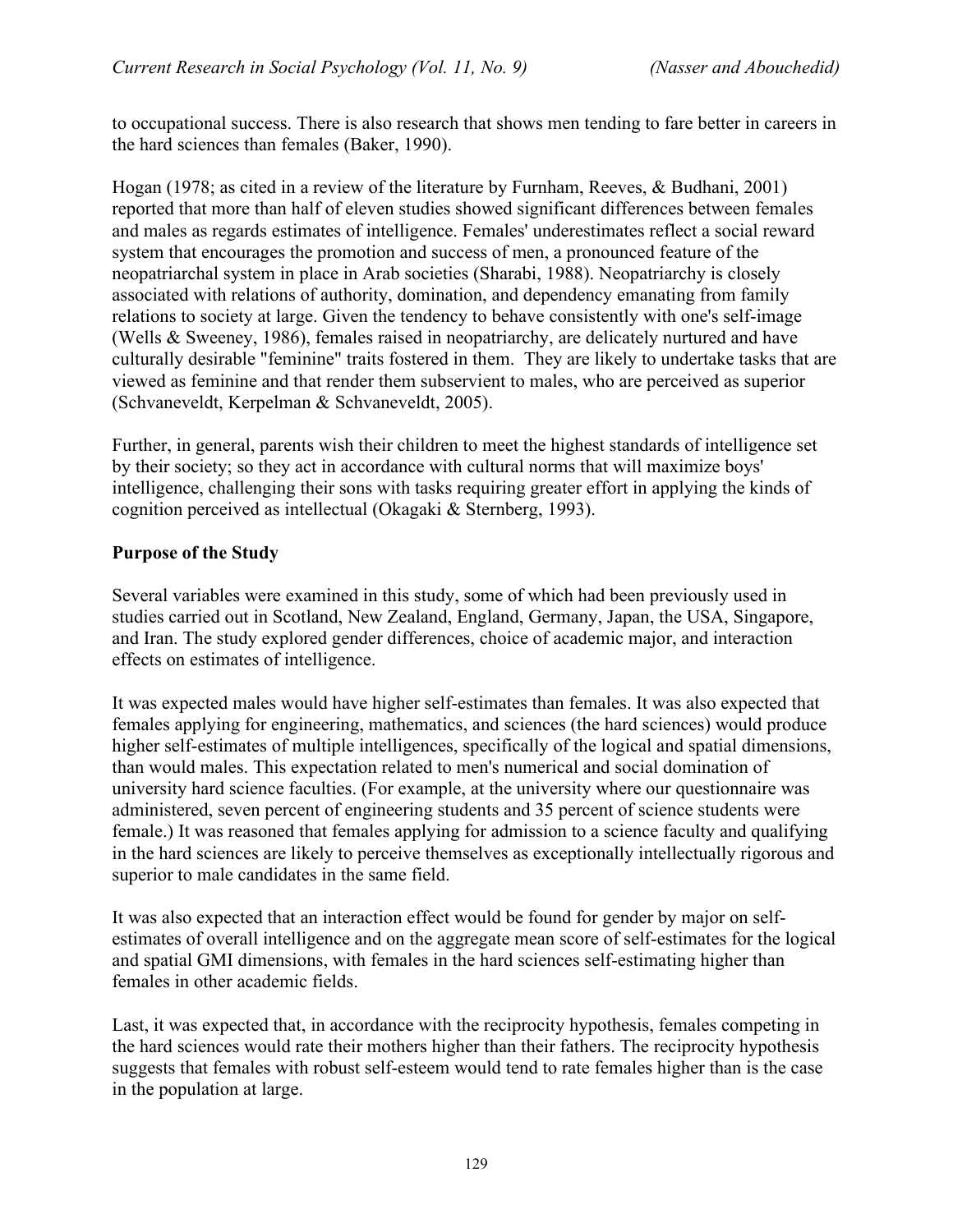In general, estimates of intelligence have been found to be significant among close relations, with male supremacy reflected in males' higher self-estimates and high estimates for male family members (Furnham, 2001). Hence, it is not surprising to find higher estimates of intelligence for fathers than for mothers. Studies conducted in New Zealand (Byrd & Stacey, 1983), Scotland (Beloff, 1992), and England (Furnham & Rawles, 1999) have shown that females estimated their fathers' intelligence higher than their mothers'. However, none of these studies have explored the role of parents' educational levels in children's estimates of their intelligence.

### **METHODOLOGY**

#### **Respondents**

The sample consisted of 247 females and 401 males aged between 16 and 30 (M = 18.23yrs.). Respondents were all new undergraduate students taking entrance exams in a private university in Lebanon. The university offers degrees in liberal arts, education, social sciences, business, humanities, sciences, engineering, architecture, and computer science. The great majority of students taking the entrance exam came from schools in Lebanon where English is the medium of instruction. The great majority of students were Lebanese; a small minority were from other Arab nations ( $n = 11$ ); and a comparable minority were from other countries ( $n = 18$ ), mainly the USA and Latin America.

#### **Materials**

Prior to taking the university entrance exam, respondents were given a questionnaire with two main sections. In one section, the questionnaire obtained background information on the respondent's gender, age, perceived class of family, and parents' educational levels. The other section included questions on all ten dimensions of Gardner's multiple intelligences and an explanation of the normal curve. A graph was presented with the normal curve, where the x-axis had a mean of 100 intelligence units and one standard deviation of 15 intelligence units. The self-estimates of intelligence were standardized by placing the scores on the normal distribution, with the average of 100 intelligence units on the normal distribution. The normal distribution ranged from 55 to 145 intelligence units (see Appendix A). Prior to the English entrance exam, respondents were briefed about the project and were told they would incur no penalty by not responding to the questionnaire. Respondents were then asked to read the directions and rate their intelligence as well as their parents' intelligence. According to the established scale. The authors gave an illustration of what the normal curve represents and notions of central tendency measures. Because of the controlled environment provided by the university admission test, the study had a 100% response rate. However, respondents did not always report all the requested intelligence estimates, that is, self-estimate and estimates of parents' intelligence.

#### **RESULTS**

We were interested in finding whether there are differences between males and females in estimates of GMI for self, mother, and father. Mean ratings were obtained for estimates of GMI and the logical and spatial dimensions of GMI. Table 1 reports the means for eight national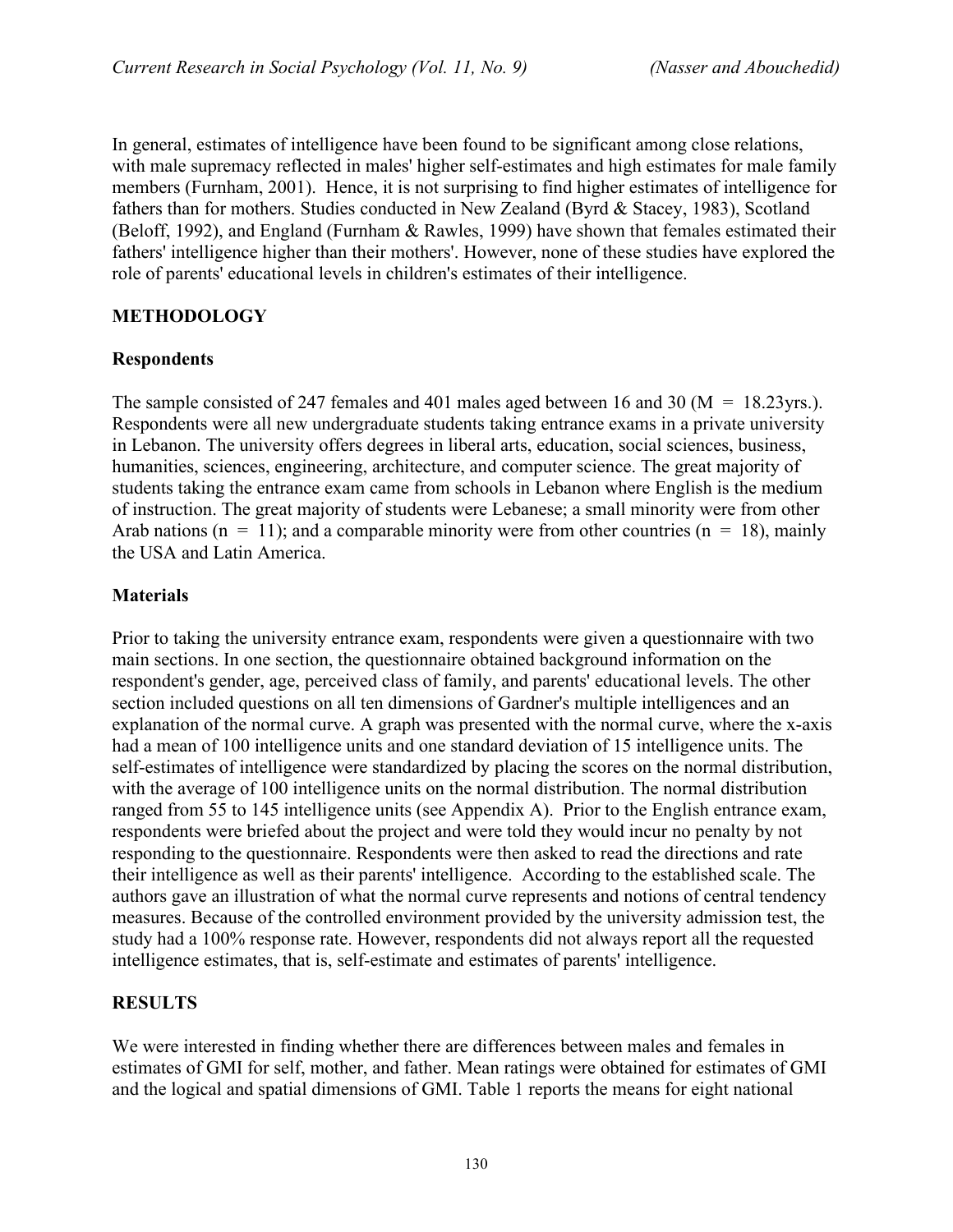groups, as obtained in seven previously published studies (Beloff, 1992; Byrd & Stacey, 1993; Furnham & Rawles, 1995; Rammstedt & Rammsayer, 2000; Furnham, Hosoe & Tang, 2001; Furnham, Shahidi & Baluch, 2002) and the present study. GMI self-estimates were nonsignificantly higher for females than males; GMI estimates were lower for mothers than fathers.

| on 1. means for thine studies on the Estimates of Intelligence |             |                                    |           |           |
|----------------------------------------------------------------|-------------|------------------------------------|-----------|-----------|
|                                                                | Nation      | Type of Questionnaire              | Females   | Males     |
| Beloff (1992)                                                  | Scotland    | General "g"                        |           |           |
| Self                                                           |             |                                    | 120.5     | 126.9     |
| Mother                                                         |             |                                    | 119.9     | 118.7     |
| Father                                                         |             |                                    | 127.7     | 125.2     |
| Byrd & Stacey (1993)                                           | New Zealand | General "g"                        |           |           |
| Self                                                           |             |                                    | 121.9     | 121.5     |
| Mother                                                         |             |                                    | 114.5     | 105.5     |
| Father                                                         |             |                                    | 127.9     | 122.3     |
| Furnham & Rawles (1995)                                        | England     | General "g"                        |           |           |
| Self                                                           |             |                                    | 112.31    | 118.48    |
| Mother                                                         |             |                                    | 108.07    | 109.42    |
| Father                                                         |             |                                    | 114.18    | 116.09    |
| Rammstedt & Rammsayer                                          | Germany     | Gardner's 7 Multiple Intelligence  |           |           |
| (2000)                                                         |             |                                    |           |           |
| Self                                                           |             |                                    | 111.9     | 114.1     |
| Mother                                                         |             |                                    | 107.4     | 107.4     |
| Father                                                         |             |                                    | 111.9     | 109.6     |
| Furnham, Hosoe & Tang                                          | <b>USA</b>  | Gardner's 7 Multiple Intelligence  |           |           |
|                                                                |             |                                    |           |           |
| (2001)<br>Self                                                 |             |                                    | 110.2     |           |
|                                                                |             |                                    |           | 112.0     |
| Mother                                                         |             |                                    | 106.9     | 108.1     |
| Father                                                         |             |                                    | 106.5     | 110.41    |
| Furnham, Hosoe & Tang                                          | Japan       | Gardner's 7 Multiple Intelligence  |           |           |
| (2001)                                                         |             |                                    |           |           |
| Self                                                           |             |                                    | 98.6      | 102.3     |
| Mother                                                         |             |                                    | 99.4      | 100.9     |
| Father                                                         |             |                                    | 101.4     | 102.3     |
| Furnham, Shahidi &                                             | Iran        | Gardner's 7 Multiple Intelligence  |           |           |
| <b>Baluch</b> (2002)                                           |             |                                    |           |           |
| Self                                                           |             |                                    | 111.56    | 111.87    |
| Mother                                                         |             |                                    | 108.7     | 102.72    |
| Father                                                         |             |                                    | 97.87     | 98.83     |
| This Study                                                     | Lebanon     | Gardner's 10 Multiple Intelligence | $(N=182)$ | $(N=280)$ |
| Self                                                           |             |                                    | 111.24    | 111.12    |
|                                                                |             |                                    | (8.06)    | (9.32)    |
| Mother                                                         |             |                                    | 109.98    | 106.18    |
|                                                                |             |                                    | (9.28)    | (9.79)    |
| Father                                                         |             |                                    | 112.56    | 110.02    |
|                                                                |             |                                    | (9.88)    | (10.01)   |

#### **Table 1. Means for Nine Studies on the Estimates of Intelligence**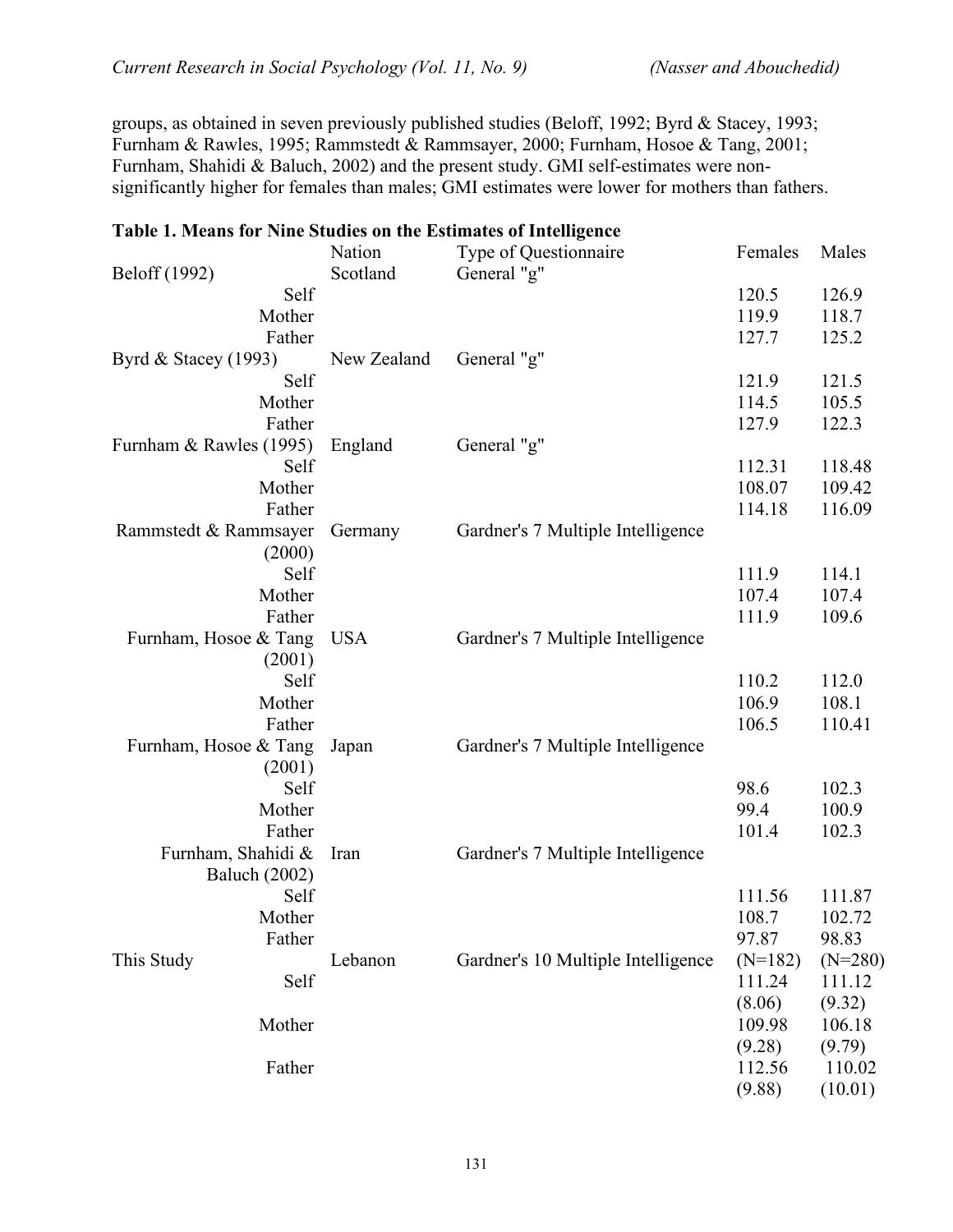Table 2 reports means and standard deviations for estimates of own, mother's, and father's GMI. With respect to specific GMI dimensions, the highest estimates are for the interpersonal dimension for self; intrapersonal dimension for mother; and existentialist dimension for father. Fathers were rated higher than mothers on the verbal, logical, and spatial GMI dimensions, known as the cognitive dimensions, a result in line with those reported in Furnham & Budhani (2001) and Furnham, Reeves & Budhani (2002).

| olv 2) rituans and standard DVTM00ns for Svng rituances and I athers for Griff |      |           |     |            |           |   |            |           |
|--------------------------------------------------------------------------------|------|-----------|-----|------------|-----------|---|------------|-----------|
|                                                                                | Self |           |     | Mother     |           |   | Father     |           |
| N                                                                              | Mean | Std.      | N   | Mean       | Std.      | N | Mean       | Std.      |
|                                                                                |      | Deviation |     |            | Deviation |   |            | Deviation |
| Verbal 492 108.20                                                              |      | 12.63     |     | 482 105.66 | 15.32     |   | 478 110.44 | 17.32     |
| Logical 493 113.63                                                             |      | 15.05     |     | 481 102.83 | 17.35     |   | 477 115.11 | 18.65     |
| Spatial 487 114.10                                                             |      | 14.84     |     | 477 109.34 | 14.97     |   | 476 114.37 | 16.19     |
| Musical 488 99.61                                                              |      | 22.52     | 475 | 92.68      | 17.91     |   | 472 92.76  | 20.12     |
| Body                                                                           |      |           |     |            |           |   |            |           |
| Kinesthetic 480 110.74                                                         |      | 16.23     |     | 473 115.85 | 16.08     |   | 464 107.70 | 17.30     |
| Inter-                                                                         |      |           |     |            |           |   |            |           |
| personal 483 120.19                                                            |      | 14.02     |     | 468 115.86 | 14.10     |   | 468 116.36 | 16.82     |
| Intra-                                                                         |      |           |     |            |           |   |            |           |
| personal 480 118.46                                                            |      | 14.27     |     | 467 117.55 | 16.08     |   | 466 117.96 | 14.34     |
| Existential 476 114.41                                                         |      | 16.71     |     | 464 112.22 | 16.17     |   | 463 118.04 | 16.43     |
| Spiritual 474 107.57                                                           |      | 15.27     |     | 465 104.96 | 16.19     |   | 461 110.27 | 15.99     |
| Naturalistic 474 105.59                                                        |      | 16.69     |     | 482 105.66 | 15.32     |   | 461 108.53 | 17.34     |

# **Table 2. Means and Standard Deviations for Self, Mothers and Fathers for GMI**

The choice of major was recoded into three groups. Respondents applying to the liberal arts, education, social sciences and humanities programs were classified in the soft sciences group. Those applying to business administration and hotel management were classified in the professional group. Those applying to the sciences, engineering, and mathematics were classified in the hard sciences group.

Table 3 presents the means for estimates of GMI and aggregate scores for the logical and spatial GMI dimensions, together with a 2 x 3 ANOVA, gender by major, on self-estimates of GMI, showing the F-ratios for the main and interaction effects.

#### **Table 3. Means for Gender by Major on the Estimate of GMI for Self, Mother and Father**

|        |                             | <b>GMI</b> |     |               | Logical & Spatial Intelligence |
|--------|-----------------------------|------------|-----|---------------|--------------------------------|
|        |                             | Mean       | SD. | Mean          | <b>SD</b>                      |
| Male   | Soft Sciences 109.728       |            |     | 1.647 108.548 | 2.059                          |
|        | Professional Fields 110.110 |            |     | .905 113.142  | 1.113                          |
|        | Hard Sciences 112.395       |            |     | .750 117.564  | .942                           |
| Female | Soft Sciences 110.702       |            |     | 1.175 109.449 | 1.492                          |
|        | Professional Fields 110.615 |            |     | 1.126 112.063 | 1.444                          |
|        | Hard Sciences 112.049       |            |     | 1.267 115.450 | 1.621                          |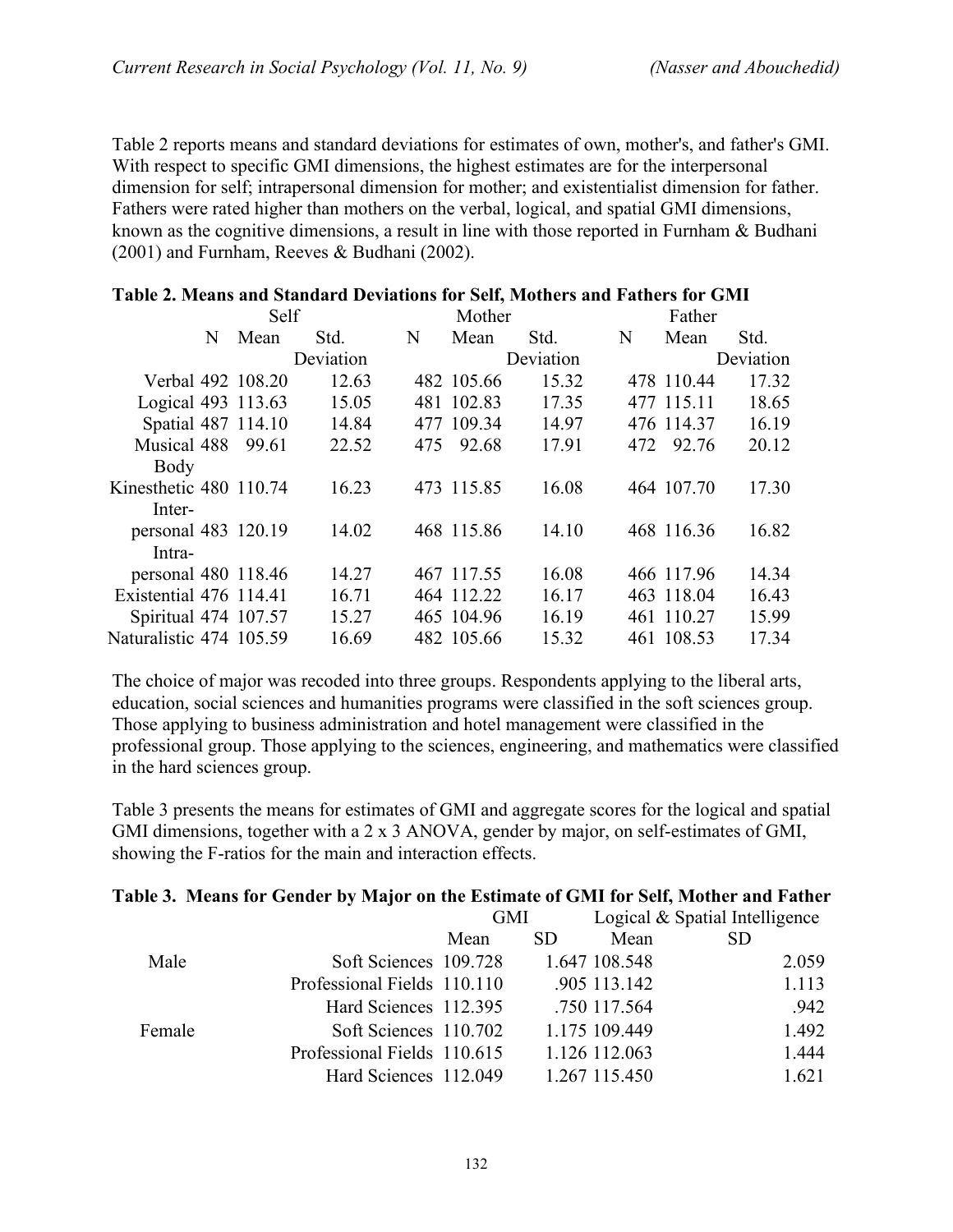It was expected that females in the hard sciences group would produce self-estimates higher than males in the same group. No main or interaction effects were found for major by gender on the GMI self-estimates (see Table 4). Main significant effects were shown for major on selfestimates for the logical and spatial dimensions, with the hard sciences group producing the highest self-estimates. Post-hoc tests showed significant differences  $p \le 0.01$  between all major combinations, with the highest mean for the hard sciences group ( $M = 116.507$ , SD = 0.937). The professional group ( $M = 112.822$ ,  $SD = 0.894$ ) came next and the soft sciences group ( $M =$  $116.268$ , SD = 0.913) last. These results were in line with an expectation that members of the hard sciences group, who have undergone rigorous and extensive training in mathematics and science, would produce the highest self-estimates for the logical and spatial GMI dimensions.

# **Table 4. F-Ratios for a 2x3 ANOVA of Gender by Major on the Estimates of the GMI and the Aggregate of the Logical and Spatial Components**

|                                                                      |               | Self                             |
|----------------------------------------------------------------------|---------------|----------------------------------|
|                                                                      | <b>GMI</b>    | Logical and Spatial Intelligence |
|                                                                      | F(df)         | F(df)                            |
| Gender                                                               | 0.1541,427    | .395(1,451)                      |
| Major                                                                | 2.061(2, 427) | $11.866(2,451)$ **               |
| Gender x Major<br>*two-tailed $p < .05$ ,<br>**two-tailed $p < .001$ | 0.161(2,427)  | .456(2,451)                      |

A 2 x 3 ANCOVA was run to determine GMI and logical- and spatial-dimension estimates for self, mother, and father. Mother's educational level was used as a covariate to give an estimate of mother's GMI; father's educational level was used as a covariate to give an estimate of father's GMI. The analysis considered that an association could exist between parent's educational level and offspring perception of parental intelligence. Table 5 reports the results of the ANCOVA. The covariate had a significant main effect on GMI estimate and aggregate logical and spatial score for both mother and father. Females consistently rated father's and mother's intelligence higher than did their male counterparts, on both the overall GMI mean and the logical and spatial dimensions.

#### **Table 5. A 2x3 ANCOVA of Gender by Major on the Estimates of the GMI and the Aggregate of the Logical and Spatial Components**  $M_1$   $1$   $2$

|                               |                      | <b>MOUNTER</b>                 |
|-------------------------------|----------------------|--------------------------------|
|                               | F(df)                | F(df)                          |
|                               | <b>GMI</b>           | Logical & Spatial Intelligence |
| Education of the Mother       | $11.982**$ $(1,408)$ | $23.543**$ (1,435)             |
| Gender                        | $18.049**$ (1,408)   | $15.724*(1,435)$               |
| Major                         | .924(2,408)          | .431(2,435)                    |
| Gender x Major                | 1.946(2, 408)        | 1.868(2,456)                   |
|                               |                      | Fathers'                       |
| Educational Level (Covariate) | $33.427**$ $(1,406)$ | $52.711**$ (1,434)             |
| Gender                        | $8.537**$ (1,406)    | 4.070(1,434)                   |
| Major                         | $3.447*(2,406)$      | 2.627(2,434)                   |
| Gender x Major                | $3.580*(2,406)$      | 1.963 (2,434)                  |
|                               |                      |                                |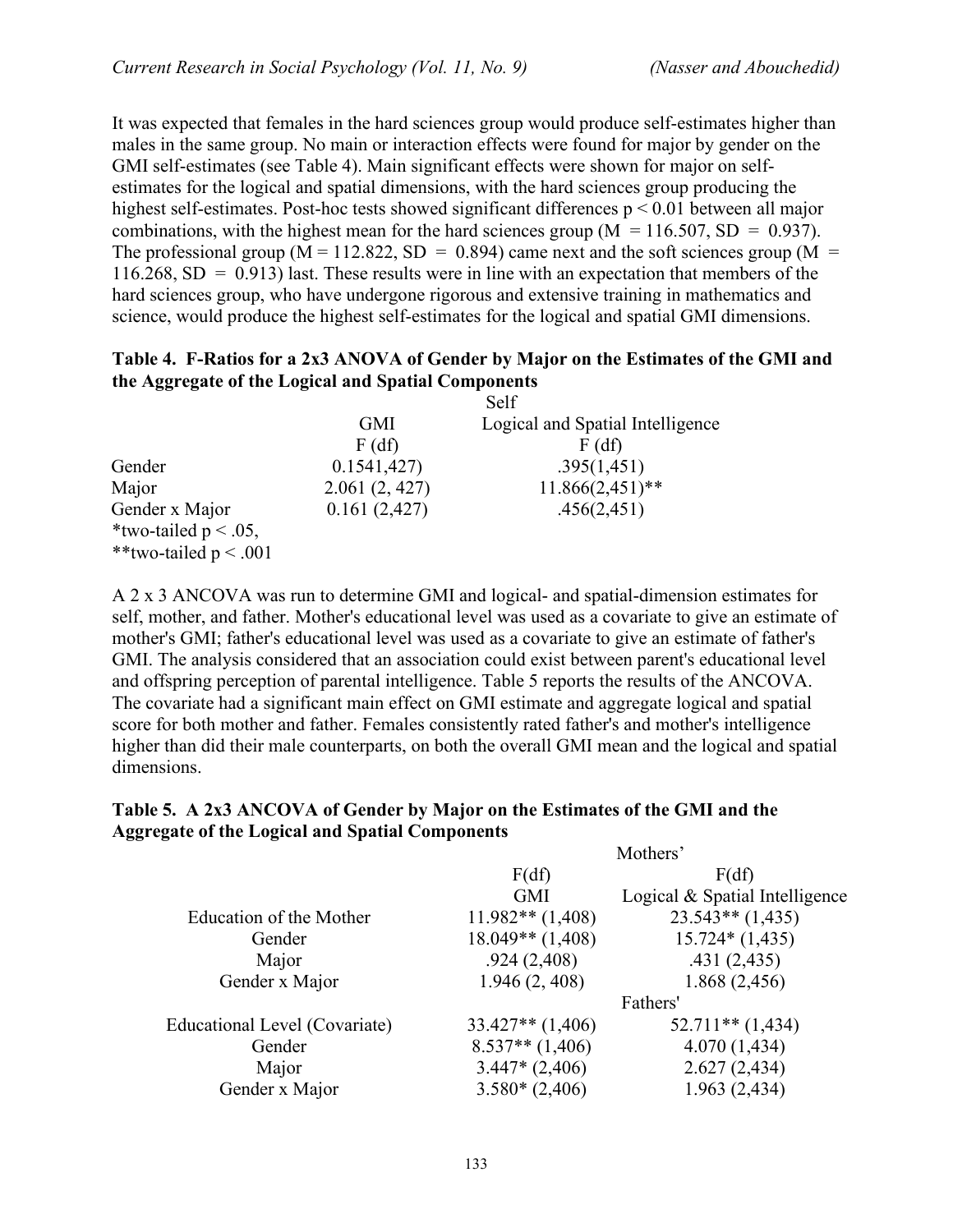Surprisingly, females in the professional group produced the highest estimates for mother's intelligence. Female respondents as a whole gave their mothers higher GMI estimates ( $M =$ 109.751, SD = 0.769) than male respondents gave theirs ( $M = 105.234$ , SD = 0.742). In the same vein, female respondents estimated mother's logical and spatial GMI dimensions higher (M  $= 108.892$ , SD = 1.020) than males (M = 103.311, SD = 0.969). As well, females (M = 111.981,  $SD = 0.787$ ) estimated father's GMI higher than males (M = 108.800, SD = 0.752). Post-hoc analysis showed that females in the professional group ( $M = 111.724$ ,  $SD = 0.816$ ) rated father's GMI higher than females in the soft sciences group  $(M = 108.181, SD = 1.137)$ .

Surprisingly, a significant interaction for GMI was found for the father, where females in the professional group ( $M = 113.749$ ,  $SD = 1.290$ ) rated father's GMI higher than did males in the same group ( $M = 109.698$ ,  $SD = 0.999$ ). The highest estimates for fathers overall came from females in the professional group. Among males, it was those in the hard sciences group that rated their fathers highest ( $M = 111.621$ ,  $SD = 0.839$ ). The hypothesis that females in hard sciences would produce higher estimates for members of their own gender (viz., their mothers) was not confirmed in this study. Females in the soft sciences produced higher such estimates (M  $= 111.282$ , SD = 1.337) than those in the hard sciences (M=110.912, SD = 1.455). No significant main effect was found for estimates for father's logical and spatial GMI dimensions.

A paired t-test (t = 8.929, df = 434,  $p < 0.0001$ ) showed significant differences for GMI estimates for mother and father: Fathers were rated higher ( $M = 111.035$ , SD = 9.998) than mothers ( $M =$ 107.726, SD = 9.668). As well, fathers ( $M = 114.70$ , SD = 14.4930) received significantly higher estimates (t = 13.225, df = 469,  $p < 0.0001$ ) on the aggregate of the logical and spatial dimensions than mothers ( $M = 106.221$ ,  $SD = 13.594$ ). Furnham (2001) has stated that, with some exceptions, females generally receive lower scores on estimates of certain dimensions of intelligence, for instance, logical and spatial.

In summary, a main effect found for choice of major was on self-estimates of the logical and spatial dimensions of GMI. Overall, females produced non-significant higher mean ratings on self-estimates than males. Surprisingly, females estimated mother's GMI and spatial and logical reasoning higher than did their male counterparts. In addition, the ANCOVA results showed that females estimated mother's GMI higher than males. Males in the soft sciences estimated mother's GMI lower than both females in the same group and males in the hard sciences. Females in the professional group gave fathers a significantly higher rating than males did. The covariate of parent's educational level had a significant main effect on estimate of GMI.

# **DISCUSSION**

In comparison with youth studied in Scotland, New Zealand, and England, Lebanese youth showed lower self-estimates. However, more recent studies (Furnham & Baguma, 1999; Rammstedt & Rammsayer, 2000; Furnham, Hosoe & Tang, 2001; and Furnham, Shahidi & Baluch, 2002), which have used Gardner's seven multiple intelligences, show comparable mean level results for GMI self-estimates. It is possible that studies including the spiritual, naturalistic, and existentialist dimensions recently added by Gardner to his conception of multiple intelligences would show lower aggregate mean scores, as compared with the existing studies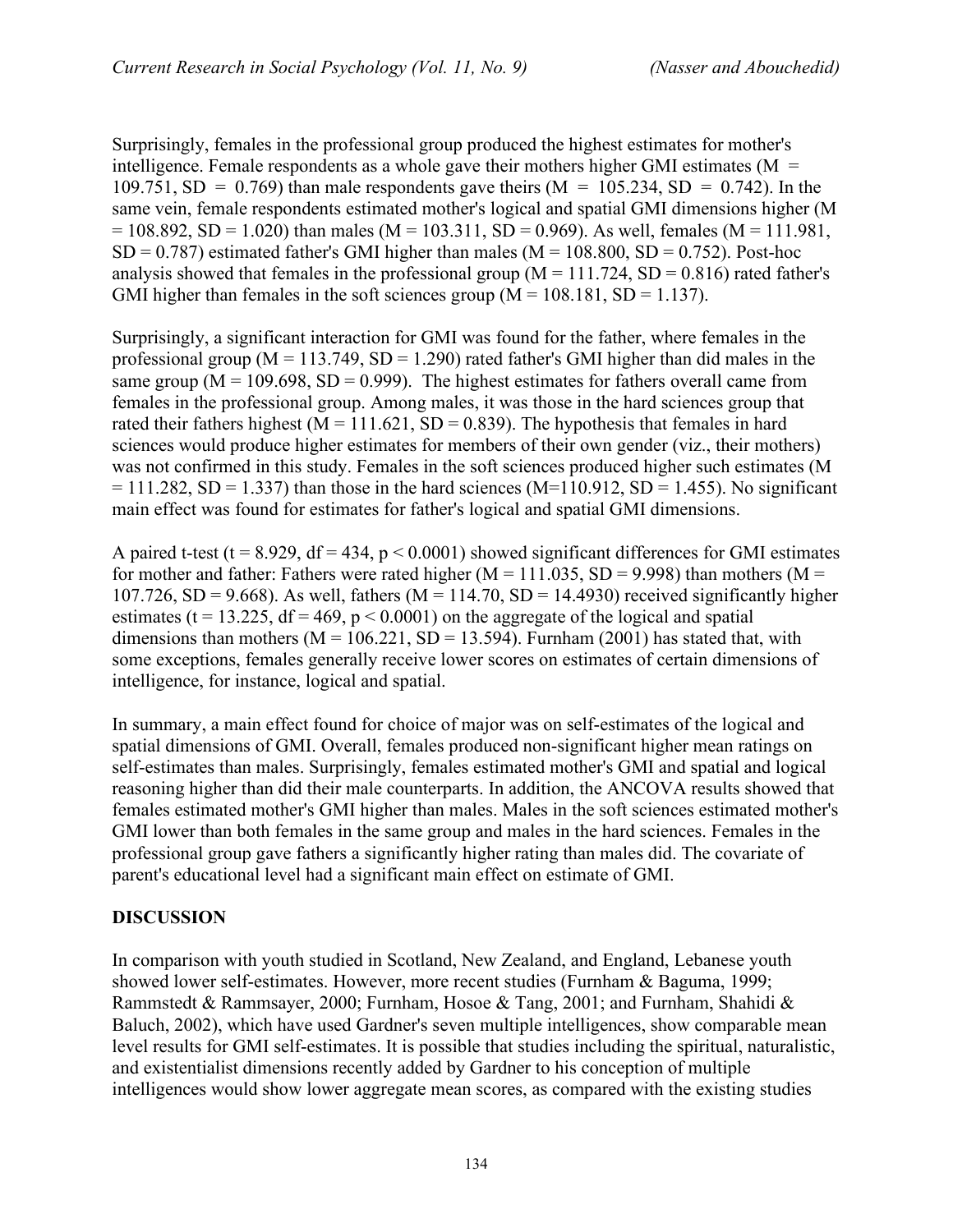using *g* or Gardner's seven dimensions. The conflicting results for gender differences found in Furnham (2001) could perhaps be explained by the differences between *g* and GMI.

Although this study is far from being a cross-cultural one, it gives an international perspective to the question of subjective estimates of intelligence. It is informative to those interested in understanding how, generally, a national group in a specific cultural context self-estimates intelligence. Through regression analysis, Furnham (1999), Furnham & Ward (2001), Furnham (2002), and Furnham & Mkhize (2003) have pointed to the importance of the logical and spatial dimensions of intelligence as predictors of multiple intelligences. International studies by Furnham & Baguna (1999) and Furnham, Clark, & Bailey (1999) comparing Western, Eastern, and African self-estimates of intelligence showed significant differences between males and females on these dimensions. In our study, Lebanese students showed lower self-estimates than respondents in studies conducted in Western countries (Scotland, New Zealand, and England: Beloff, 1992; Byrd and Stacey, 1993; and Furnham & Rawles, 1995). However, those studies had relied on the *g* concept of intelligence, while ours used the ten dimensions of Gardner's multiple intelligences.

An anomalous finding in this study is that no significant differences appear between males' and females' self-estimates of logical and spatial intelligence. Females' higher estimates of father's intelligence than males' was to be expected: in a neopatriarchal society, females are nurtured to acquiesce in a belief in male superiority, and this would account for their higher estimate of father's intelligence than males'. But it was surprising to find females' self-estimated intelligence slightly higher than males'. This finding turns the spotlight on the use of the theory of neopatriarchy, in this study and many others, as a theoretical basis for the analysis of gender differences. Possibly the neopatriarchal framework has diminished validity in the context of globalization and present-day Lebanese youth's less highly differentiated gender roles, and the theory of neopatriarchy thus requires revision.

It was found that the self-estimates of GMI of entering female university students in Lebanon were lower than those produced in other national settings, with the exception of Germany, a result that suggests Lebanese females have lower self-esteem than females in other settings. On the other hand, this difference may be accounted for by the younger age of the Lebanese sample than those of the international studies. Often, younger, less confident and less intellectually experienced individuals have lower self-esteem than those who have completed one or two years of university. But more broadly, as has been stated elsewhere in this article, perceptions of intelligence as reflected in self-assessment can be socially mediated, perhaps even through parents' educational level.

The results of this study show that in fact a relation does exist for estimates of parent's intelligence and parent's educational level. As compared with males, females showed higher ratings for father's logical and spatial intelligence, with father's educational level used as covariate.

Females in the professional group produced the highest estimates of mother's intelligence. Females entering the hard sciences and perhaps foreseeing a successful career estimated mother's intelligence lower than females entering the soft sciences and business administration. We found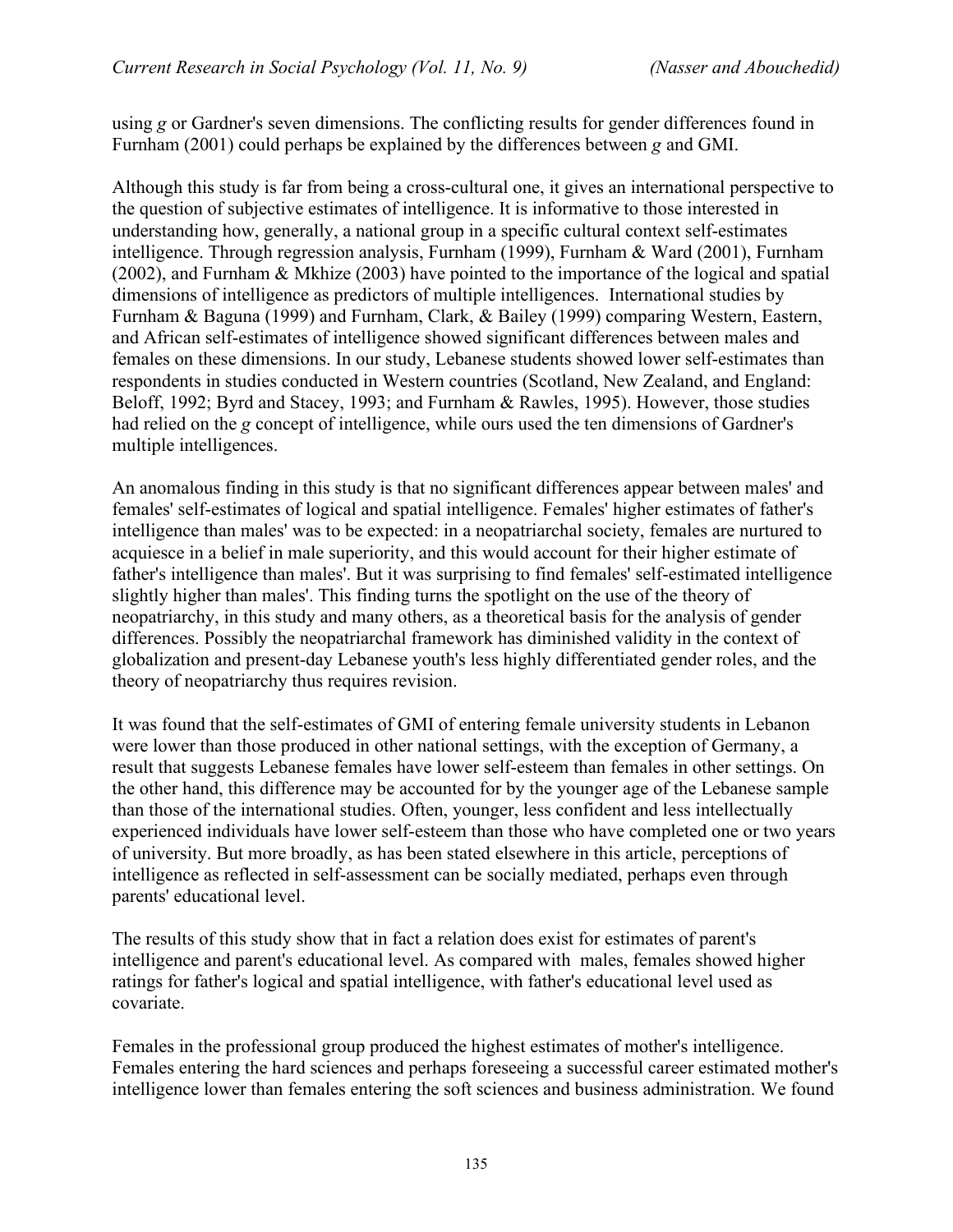this result somewhat anomalous: we had been persuaded that females in the hard sciences would be likely to estimate their mothers' intelligence higher than those in the liberal arts, education, social sciences, and the humanities, or in the professional field of business administration. We had held what we referred to as the "reciprocity lay estimate of intelligence hypothesis", under which we postulated that females would estimate mother's intelligence higher in reciprocity to their mothers' having encouraged the daughters to compete in careers perceived as masculine. Our findings did not support this hypothesis. The study did not measure external motivational factors and their effects on the choice of major, however. Other variables such as socioeconomic conditions, family's occupational status, and family's political status may play a role that should be taken into account in interpreting our results.

When controlling for mother's educational level (the covariate variable), both sons' and daughters' ratings of mother's intelligence were significant. This is evident in the fact that the offspring of mothers with graduate degrees gave their mothers higher ratings than did the offspring of mothers with just a high school diploma. Ratings of intelligence may thus have been statistically controlled by the factor of mother's educational level. The results are similar for females' rating of father's intelligence.

In a neopatriarchal society, females who choose a major among the soft sciences are likely to have been socialized differently than those who choose a professional type of major, and to have task expectancies that are quite determined. Beyer (1998) suggests that females in the soft sciences are dissimilar to those in the hard sciences, and that self-evaluations can only be predicted based on "masculine" cognitive tasks such as kinesthetic activities.

# **LIMITATIONS**

Caution must be exercised in interpreting the results of this study. Furnham (2001) acknowledges that parental attentiveness, solicitousness, socioeconomic status, and socio-cultural parenting have an important influence on the way children view their parents. In this study, only one dimension, the parent's education, was examined for a relation to offspring perceptions. It is possible that study of other, surrogate measures would yield a more robust understanding of estimates of parents' intelligence.

# **REFERENCES**

Baker, D. (1990). Gender differences in science: where they go. Paper presented at the meeting of the National Association for Research in Science Teaching, Atlanta, GA.

Beloff, H. (1992). Mothers', father and me: Our IQ. The Psychologist, 5, 309-311.

Beyer, S. (1998). Gender differences in self-perception and negative recall biases. Sex Roles, 38(1/2), 103-133.

Byrd, M. & Stacey, B. (1993). Bias in IQ perception. The Psychologist, 6, 16.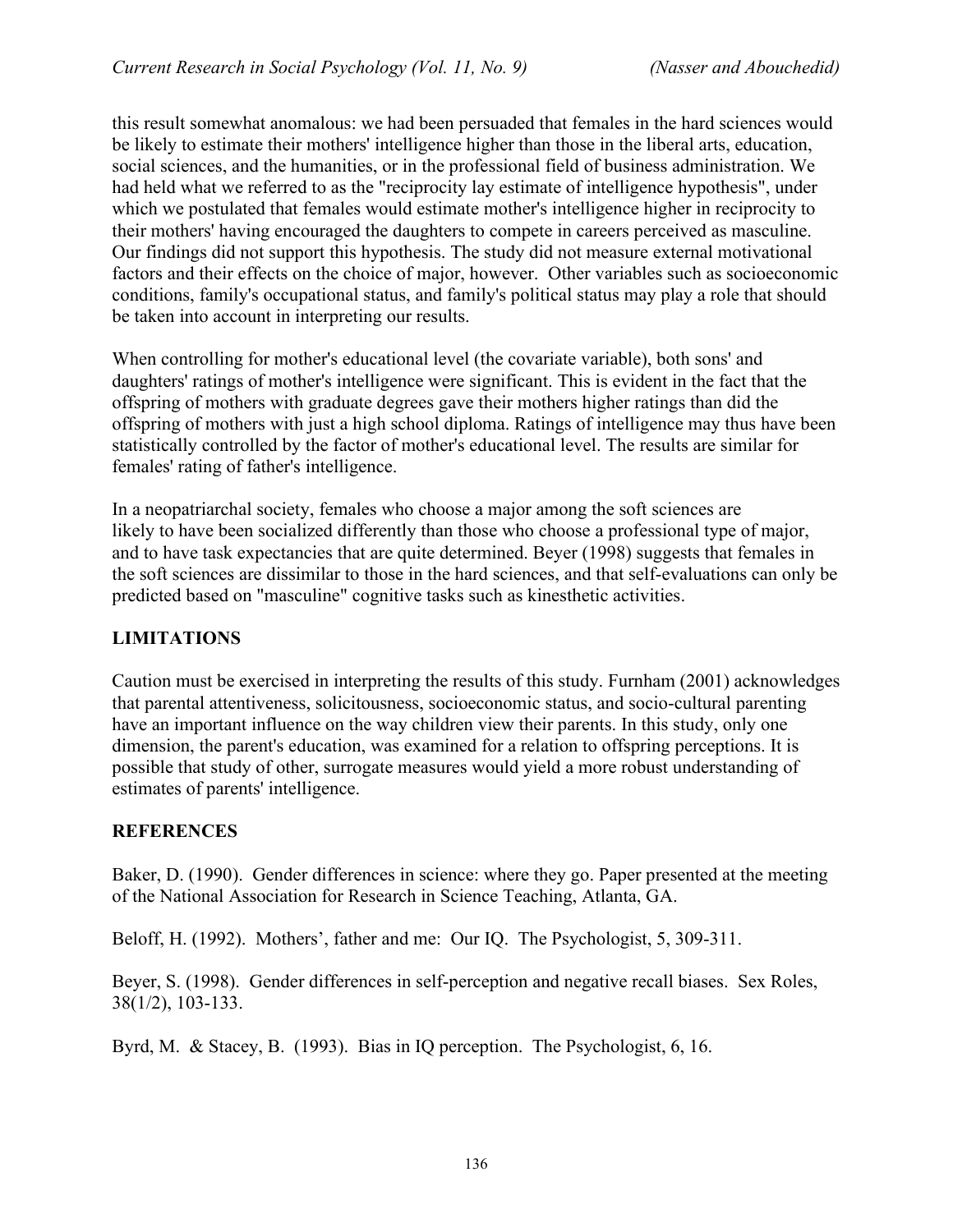Dasen, P. (1984). The cross-cultural study of intelligence: Piaget and the Baoule'. International Journal of Psychology, 19, 407-434.

Furnham, A. (2000). Self-estimates of intelligence. Personality and Individual Difference, 31, 1381-1405.

Furnham, A. (2001). Self estimates of intelligence: culture and gender difference in self and other estimates of both general (g) and multiple intelligences. Personality and Individual Differences, 31, 1381-1405.

Furnham, A. (2002). Sex differences in self-rated ability. Social Behavior and Personality, 30(2), 185-194.

Furnham, A. & Baguma, P. (1999). A cross-cultural study from three countries of self-estimates of intelligence. North American Journal of Psychology, 1, 69-78.

Furnaham, A., Clark, K., & Bailey, K. (1999). Sex differences in estimates of multiple intelligences: European Journal of Personality, 13, 247-259.

Furnham, A. & Fong, G. (2000). Self-estimated and psychometrically measured intelligence: A cross cultural and sex difference study. North American Journal of Psychology, 2, 191-100

Furnham, A. Hosoe, T. & Tang, T. (2001). Male hubris and female humility? A cross-cultural study of ratings of self, parental and siblings multiple intelligence in America, Britian and Japan. Intelligence, 30, 101-115.

Furnham, A., & Mkhize, N. (2003). Zulu Mothers' beliefs about their own and their children's intelligence. *Journal of Social Psychology, 143(1)*, 83-94.

Furnham, A. , Tang, T., Lester, O Connor, & Montgomery, R. (2002). Estimates of Ten Multiple Intelligences. European Psychologist, 7(4). 245-255.

Furnhma, A. & Rawles, R. (1995). Sex differences in the estimation of intelligence. Journal of Social Behavior and Personality, 10(3), 741-748.

Furnham, A. & Rawles, R. (1999). Correlations between self-estimated and psychometrically measured IQ. Journal of Social Psychology, 139, 405-410.

Furnham, A., Reeves, E., & Budhani, S. (2002). Parents think their sons are brighter than their daughters: sex differences in parental self-estimations and estimations of their children's multiple intelligences. The Journal of Genetic Psychology, 163(1), 24-39.

Furnham, A., Shahidi, & Baluch, B. (2002). Sex and culture differences in perceptions of estimated multiple intelligence for self and family. Journal of Cross-Cultural Psychology, 33(3), 270-285.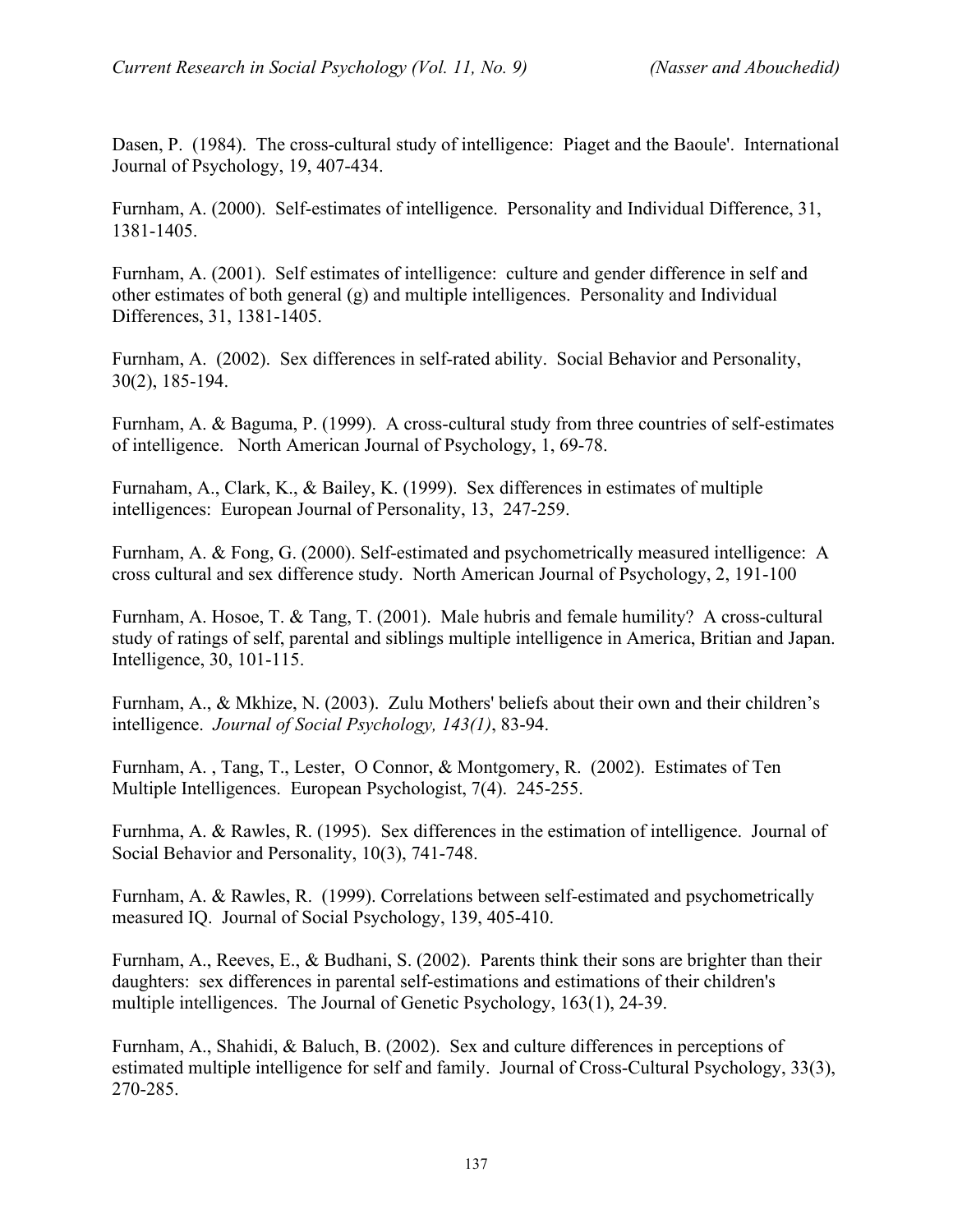Furnham, A. & Ward, C. (2001). Sex differences, test experience and self-estimation of multiple intelligences. New Zealand Journal of Psychology, 30(2), 52-59.

Gardner, H. (1983). Frames of mind: A theory of multiple intelligences: London: Fontana Press.

Gardner, H. (1999). Intelligence reframed. New York: Basic Books

Hogan, H. (1978). IQ self-estimates of males and females. Journal of Social Psychology, 106, 137-138.

Keehn, J. & Prothero, E. (1958). The meaning of intelligence to Lebanese teachers. British Journal of Educational Psychology, 58, 339-342.

Kojima, H., Hayamizu, T., Aoi, N., Yoshaki, K., Hiraishi, K. (1988). Trends in educational psychology in Japan. Annual Reportsof Educational Psychology in Japan, 27, 116-141.

Okagaki, L. & Sternberg, R. (1993). Parental beliefs and children's school performance. Child Development, 64(1), 36-56.

Pallier, G. (2003). Gender differences in the self-assessment of accuracy on cognitive tasks. Sex Roles, 48(5/6), 265-276.

Rammstedt, B. & Rammsayer, E. (2000). Sex differences in self-estimates of different aspects of intelligence. Personality and individual difference, 20, 869-880.

Schvaneveldt, P., Kerpelman, J., Schvaneveldt, J. (2005). Generational and cultural changes in family life in the United Arab Emirates. A comparison of mothers's and daughters. Journal of Comparative Family Studies, 36, 77-91.

Sharabi, H. (1988). Neopatriarchy: A theory of distorted change in Arab Society. New York: Oxford University Press.

Wells, L. E. & Sweeney, P. (1986). A test of three models of bias in self-assessment. Social Psychology Quarterly, 49(1), 1-10.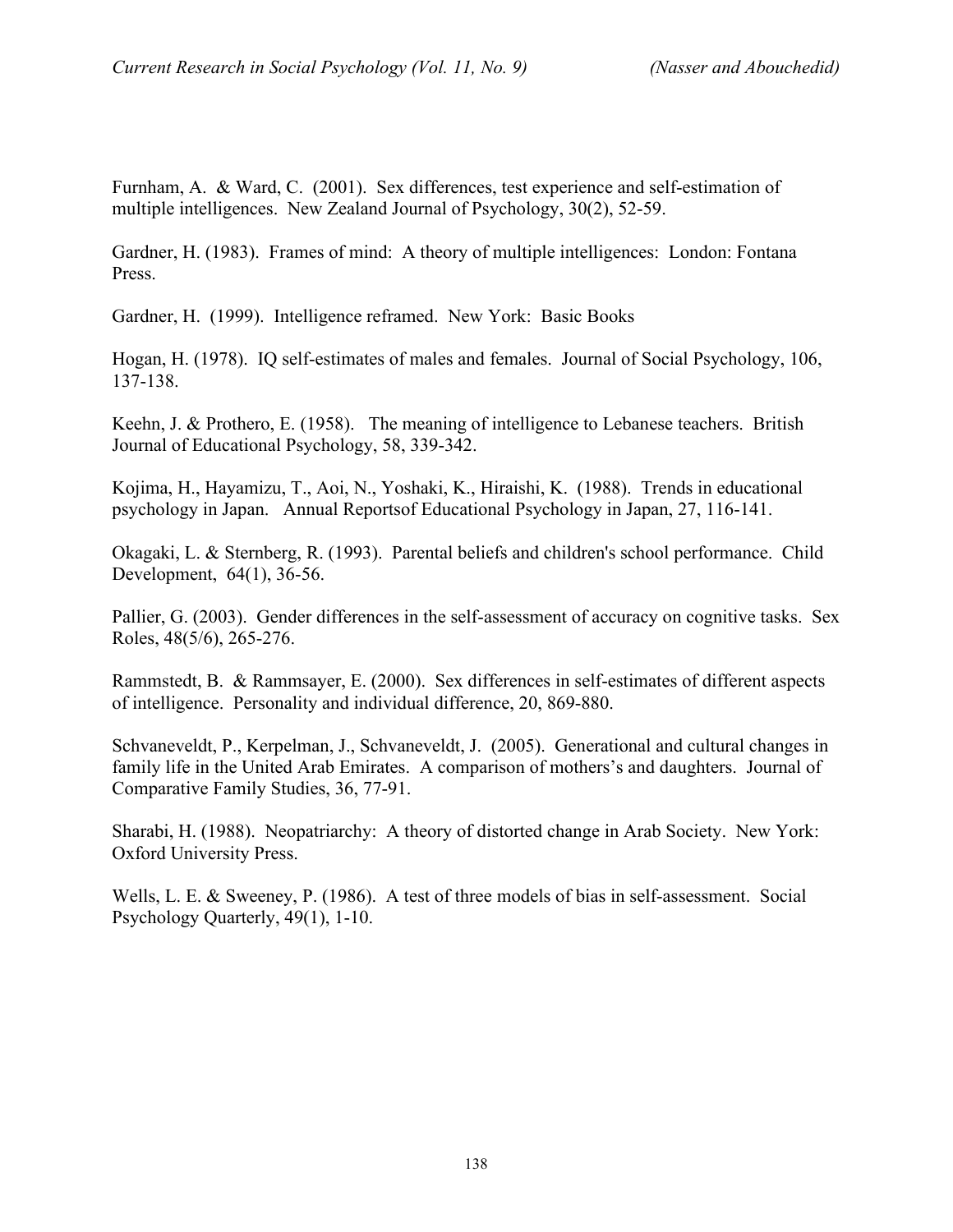$\mathcal{L}_\text{max}$  , and the contract of the contract of the contract of the contract of the contract of the contract of the contract of the contract of the contract of the contract of the contract of the contract of the contr

### **APPENDIX A: QUESTIONNAIRE**

Candidate #

#### **For official use only** Ref# / / /

This questionnaire seeks to understand reasons for your selection of your current major at Notre Dame University. Also, there is a section about your rating of your level of intelligence. In order for us to improve admissions at the University, we need your honest responses to these questions. **WE DO NOT WANT** you to write your name or candidate number on this form. In addition, there are no right and wrong answers. We thank you in advance for responding to the attached questionnaire.

#### SECTION I

 $\mathcal{L}_\mathcal{L} = \{ \mathcal{L}_\mathcal{L} = \{ \mathcal{L}_\mathcal{L} = \{ \mathcal{L}_\mathcal{L} = \{ \mathcal{L}_\mathcal{L} = \{ \mathcal{L}_\mathcal{L} = \{ \mathcal{L}_\mathcal{L} = \{ \mathcal{L}_\mathcal{L} = \{ \mathcal{L}_\mathcal{L} = \{ \mathcal{L}_\mathcal{L} = \{ \mathcal{L}_\mathcal{L} = \{ \mathcal{L}_\mathcal{L} = \{ \mathcal{L}_\mathcal{L} = \{ \mathcal{L}_\mathcal{L} = \{ \mathcal{L}_\mathcal{$ 

1. What is your age (in years)

Years

2. What is your sex (check  $\sqrt{ }$  in the box)

| $\mathbf{A}$<br>هاه |  |
|---------------------|--|
| Female              |  |

3. Write in the box the major you applied to?

4. Check the educational level of your parent's (check  $\sqrt{\ }$  in the box)

|                             | Father | Mothers' |
|-----------------------------|--------|----------|
| No formal education         |        |          |
| Primary level               |        |          |
| Intermediate                |        |          |
| Secondary                   |        |          |
| University (BA/BS)          |        |          |
| University (M.A.; MS; Ph.D. |        |          |

5. What was your approximate total FAMILY income from all sources last year (Circle a number)

2 \$5,000 to \$7,4999 8 \$35,000 to \$49,999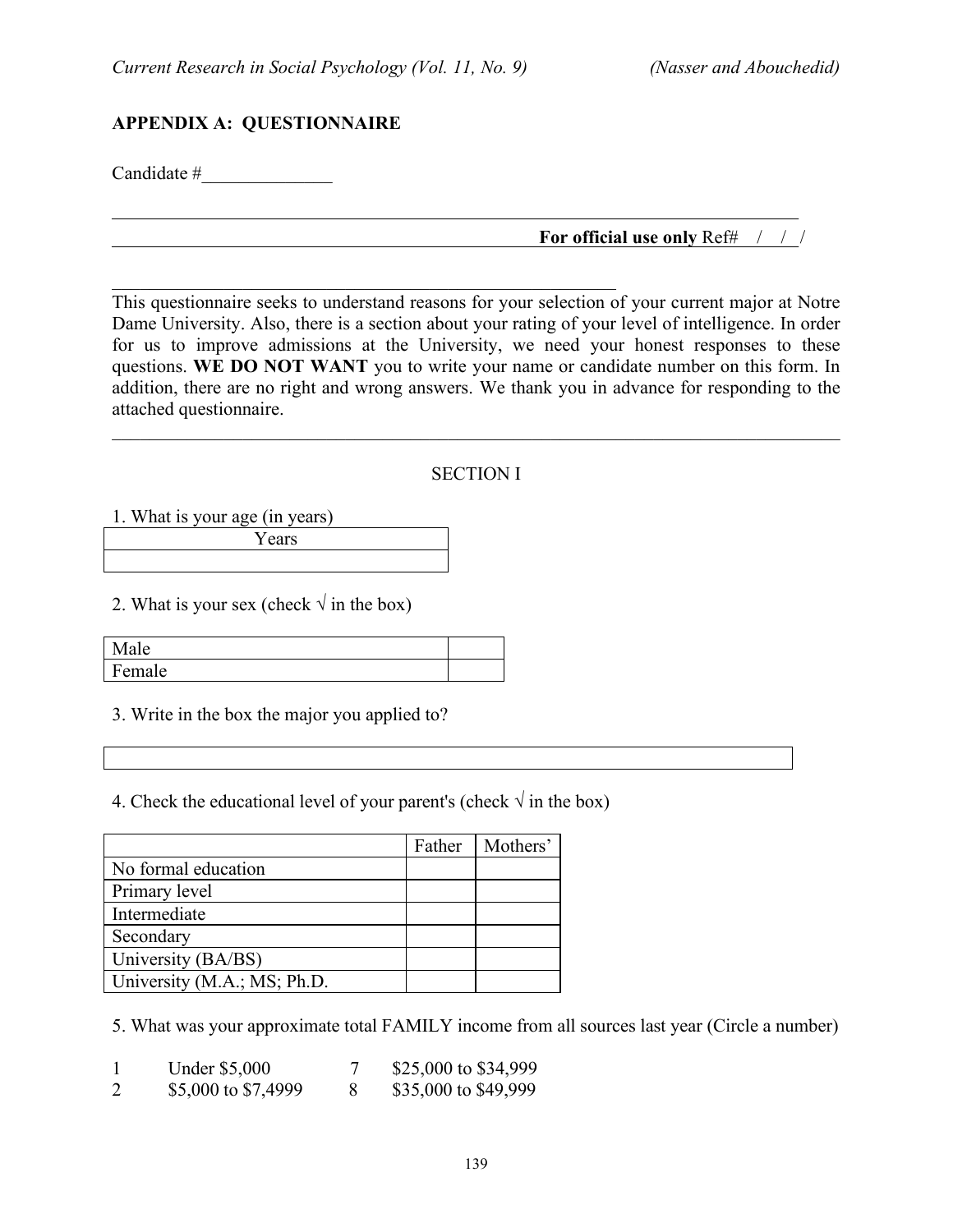| 3              | \$7,500 to \$9,9999  | 9  | \$50,000 to \$74,999   |
|----------------|----------------------|----|------------------------|
| $\overline{4}$ | \$10,000 to \$12,499 | 10 | \$75,000 to \$99,999   |
| -5             | \$12,500 to \$14,999 | 11 | \$100,000 to \$149,999 |
| 6              | \$15,000 to \$24,999 | 12 | \$150,000 and above    |
|                |                      |    | Do not know            |

6. How many persons are dependent on this income?



7. On this scale, which box best reflects your present position in Lebanese Society? (check  $\sqrt{}$  in the box)

| <b>High Class</b><br><b>Upper Middle Class</b> |  |
|------------------------------------------------|--|
| Middle Class<br>Lower Class                    |  |

8. Write in the box the job of the person who mostly supports the family:

9. There are many religious sects in Lebanon which constitute the plural character of this country. If you would like to identify yourself with one of the religious sects below, which one would you choose? (check  $\sqrt{ }$  in the box)

| Christian Maronite               |  |
|----------------------------------|--|
| Christian Greek Orthodox         |  |
| <b>Christian Greek Catholics</b> |  |
| Christian Evangelical            |  |
| <b>Muslim Sunnite</b>            |  |
| Muslim Shiite                    |  |
| Druze                            |  |
| Others (specify)                 |  |

10. Nationality\_\_\_\_\_\_\_\_\_\_\_\_\_\_\_\_\_\_\_\_\_\_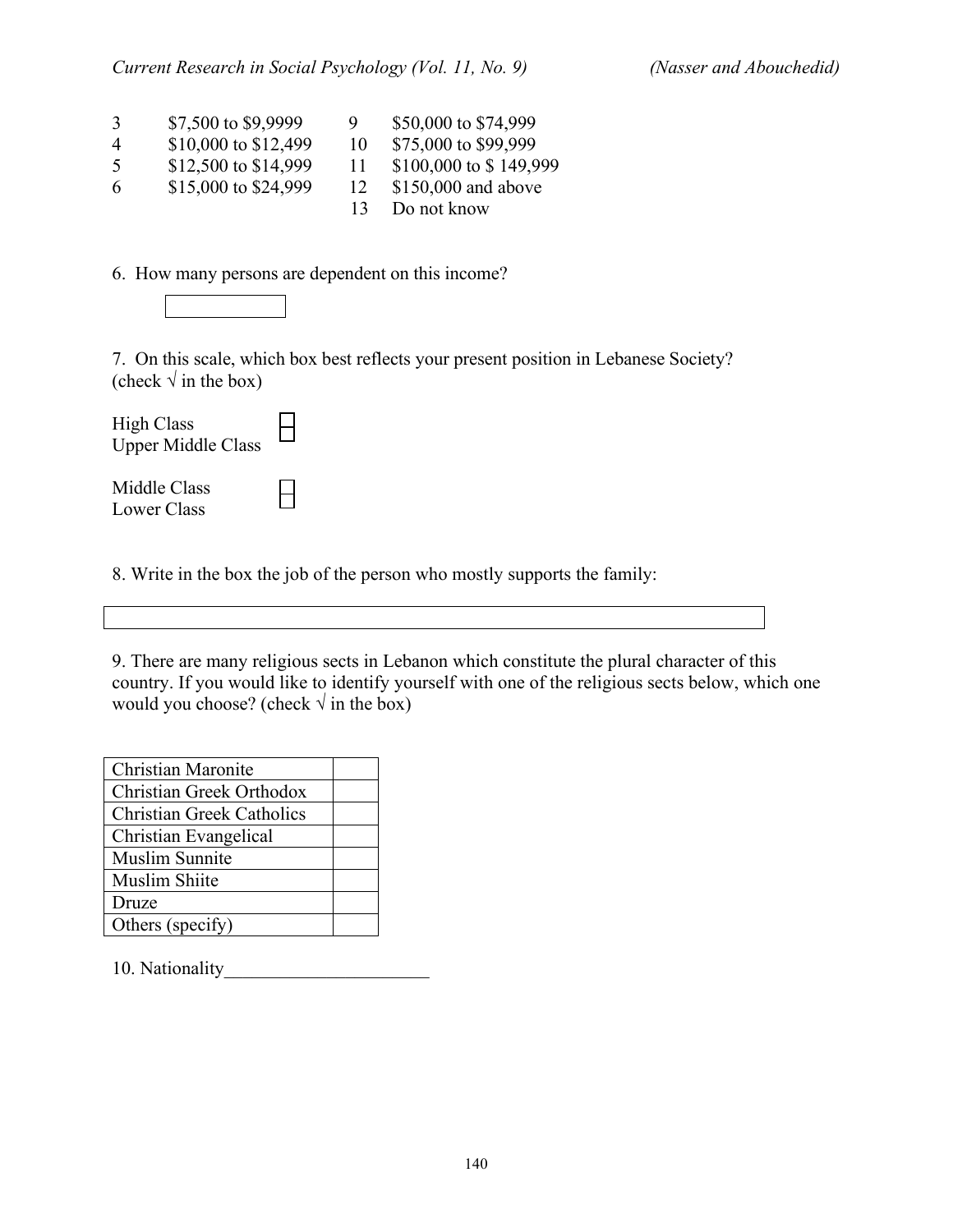#### SECTION II

IQ tests measure a person's intelligence. The average or the mean score on these tests is 100. Most of the population (about two thirds of people) score between 85 and 115. Very bright people score around 130 and scores have been known to go over 145. The graph below shows a typical distribution of these scores. Please indicate the score, as accurately as you can, how much you think you and your mothers' and father might score on each subtest in the graph below using the scores. For example, you might score average (100) on verbal ability or 130 on the logical component, etc...



|                  | Title                 | Description                          | Yourself   Mothers' | Father |
|------------------|-----------------------|--------------------------------------|---------------------|--------|
| 1.               | Verbal                | Verbal or linguistic intelligence    |                     |        |
|                  | <i><b>Ability</b></i> | (ability to use words)               |                     |        |
| 2.               | Logical               | Logical or Mathematical              |                     |        |
|                  |                       | intelligence (the ability to reason  |                     |        |
|                  |                       | logically, solve a number of         |                     |        |
|                  |                       | problems)                            |                     |        |
| 3 <sub>1</sub>   | Spatial               | Spatial intelligence (the ability to |                     |        |
|                  | Ability               | find your way around the             |                     |        |
|                  |                       | environment and form mental          |                     |        |
|                  |                       | images)                              |                     |        |
| $\overline{4}$ . | <b>Musical</b>        | Musical Intelligence (the ability to |                     |        |
|                  |                       | perceive and create pitch and        |                     |        |
|                  |                       | rhythm)                              |                     |        |